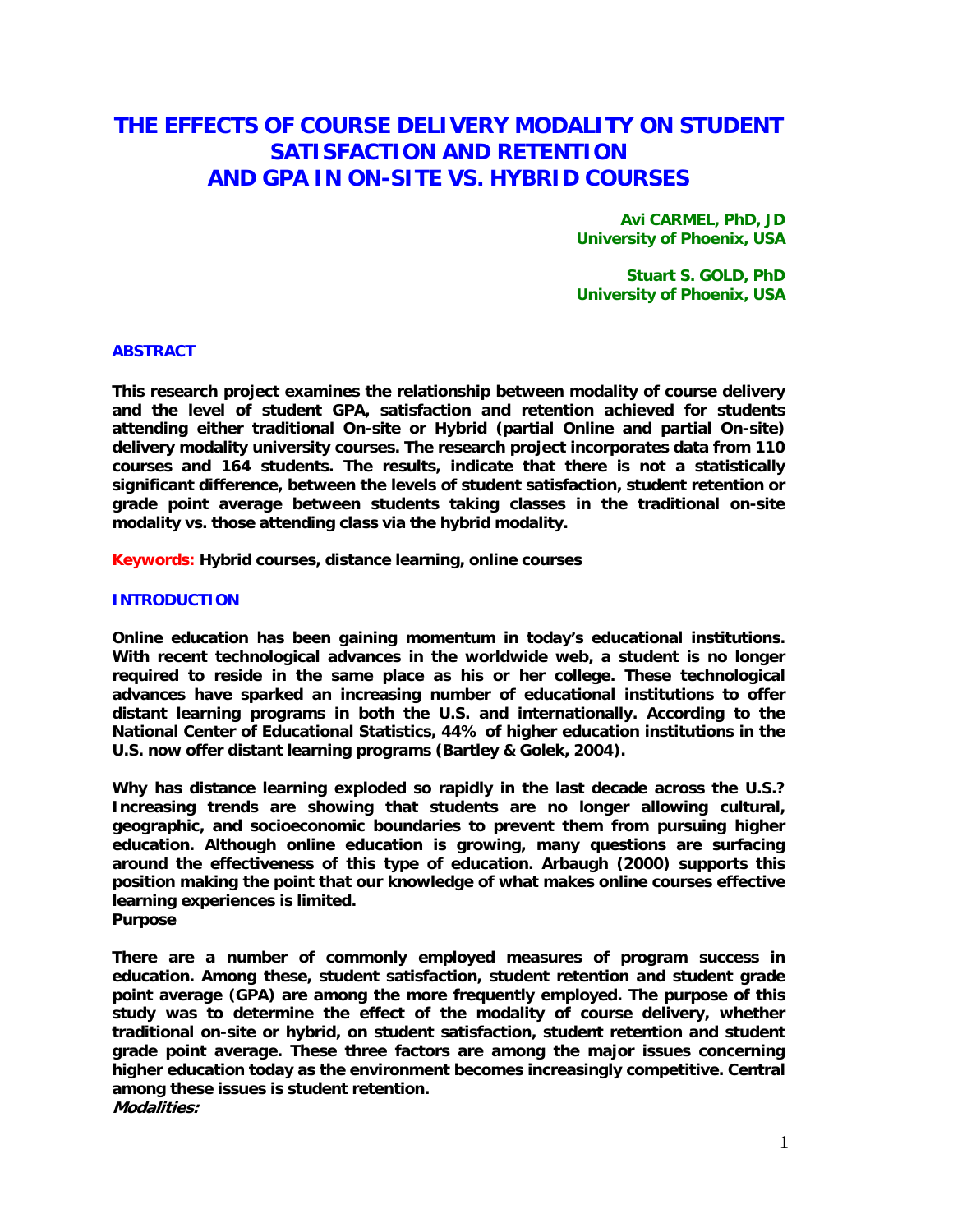- ¾ **On-site: the traditional face-to-face classroom environment with student and faculty in the same room. Students meet on-site each week and engage in interactive instruction as well as possibly meeting weekly in smaller learning teams outside the university classroom to work on group projects.**
- ¾ **Hybrid: a combination of on traditional on-site campus and online instruction that is structured for students that require flexible schedules. A student who enrolls in a hybrid course attends the first 4 hours and last 4 hours of class in traditional face-to-face class sessions. The rest of the classroom sessions are held entirely online. It should be noted that other than the desire for a more flexible schedule the overall demographics of students taking hybrid courses is the same as those of students attending on-site classes at the university being studied. Prior studies at the university have established that there is no demographic difference between students electing to enroll in the different modalities in terms of average age, educational history, or family status . (Carmel, 2006)**

#### **REVIEW OF LITERATURE**

#### **Student Satisfaction**

**In regard to student satisfaction, choice seems to play an important role in how individual students determine if they are satisfied. As adult learners, it is important for the university to treat its' students with respect and to acknowledge the accomplishments achieved in their current careers. Yatrakis (2002) makes the point that the more time students spend interacting with classmates, the higher the satisfaction level as well as the retention level of information. Yatrakis (2002) also observed that student dissatisfaction does not automatically mean drop-off or withdrawal from the program.** 

**Haythornthwaite (2000), found that an on-site "boot camp" preceding online courses can help build a sense of community among distance learning students and enhance their satisfaction and learning outcomes. This is supported by Gold (2004) who found that increased levels of software mediated interaction in online classes resulted in higher final exam scores. The hybrid course delivery modality builds upon these findings by having the students meet first in a traditional on-site setting prior to moving to the online environment.** 

**Arguably the end results of online education may be similar or even better than traditional on-site formats. This has been well established by research under the general category of "No Significant Difference", with the initial study published by Russell (2001). One study attempted to remove professor-bias by blind-scoring tests in a graduate-level online vs. traditional course environment. The results indicated, "...average score for the online class was 5 points (5%) higher than for the on campus class."(Fallah & Ubell, 2000). This is further supported by Gold (2004) who states that there is overwhelming evidence that instruction delivered using online technology is equivalent to conventional instruction when using student achievement as the outcome measure.** 

#### **Retention**

**Retention is important for both the students and the University. The students can complete the degree that they were striving for and the University is able to complete the goal of retaining the student. However, "anecdotal evidence and studies by**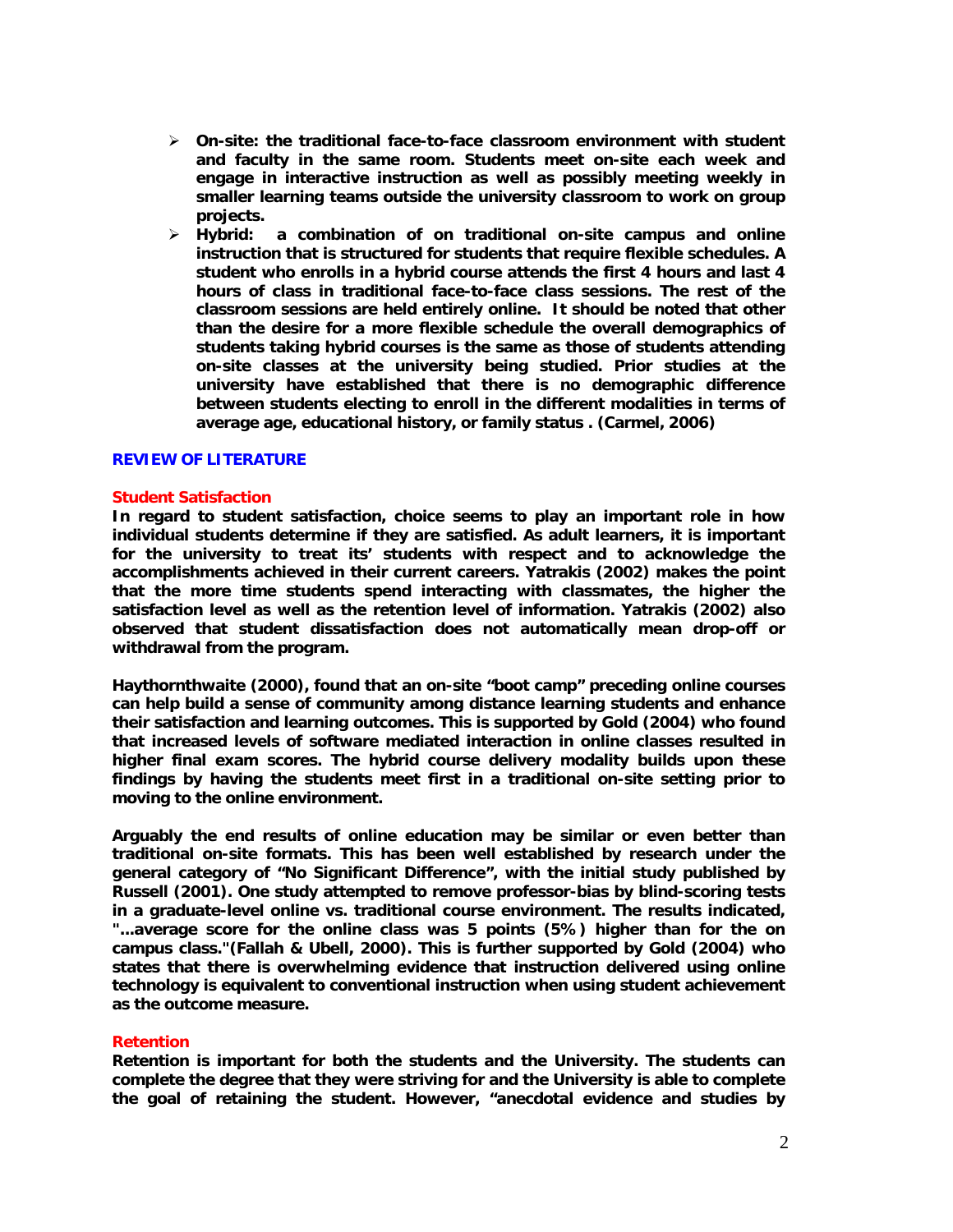**individual institutions suggest that course-completion and program retention rates are generally lower for distance-education courses than in their on-site counterparts" (Carr, 2000, p. A39).** 

**There is an abundance of literature on student retention for online courses, but as Yatrakis and Simon (2002) state, its main theme is comparisons between completely online and completely on-site modalities. Research related to the effect of the completely on-site modality vs. the hybrid modality combining on-site and online studies is limited because of the relatively new implementation of hybrid courses.** 

**According to eLearn Magazine (n.d.), "keeping students enrolled in online courses can be a struggle. Some colleges offer proof that online retention lags behind brick-andmortar retention. Washington Online - Washington State's online division for community college - claims a retention rate of 70% for online students versus 85% for the state's on-site community college students. Many researchers have found significant differences in retention between the two modalities of online and on-site. Some, have cited student concerns about instructional quality in online courses (Bloom 1998; Terry 2000), while others consider virtual courses an "inferior technology," particularly in the teaching of complex material (Farrington, 1999; Brown and Liedholm, 2002).** 

**In contrast, the University of Central Florida (UCF) provides data showing that student retention in hybrid courses is better than retention in completely online courses and equivalent to that of completely on-site courses. (Dziuban, C. D. et al, 2001). According to Robertson (2003) the College of the Mainland proposal states that hybrid classes have the potential to improve retention in both online and on-site courses.** 

## **Grade Point Average (GPA)**

**Students who reported higher levels of satisfaction tended to have higher grades and were more likely to have completed their program than students who were less satisfied. That is, student satisfaction is positively associated with program completion rates and overall GPA. These findings are similar regardless of gender, age, program, or location of institution (BC College, 2002). Methodology** 

# **Test Design**

**The study used a non-equivalent Group Design (NEGD) also known as a quasi-test design. "A quasi-experimental design is one that looks a bit like an experimental design but lacks the key ingredient -- random assignment... In the NEGD, we most often use intact groups that we think are similar as the treatment and control groups. In education, we might pick two comparable classrooms or schools" (Trochim, 2006). While an attempt is made to assure that the two groups are as similar as possible it is not possible for the researcher to control the assignment to the groups on a random basis. This makes the NEGD inherently subject to internal validity threats which need to be addressed.** 

**The primary such threat is the threat of selection on internal validity creating a selection bias in the study. This bias is the risk that any factor other than the ones being analyzed may have lead to the result observed. There are a number of selection bias threats in a multiple group study the most relevant are Instrumentation and Selection History.**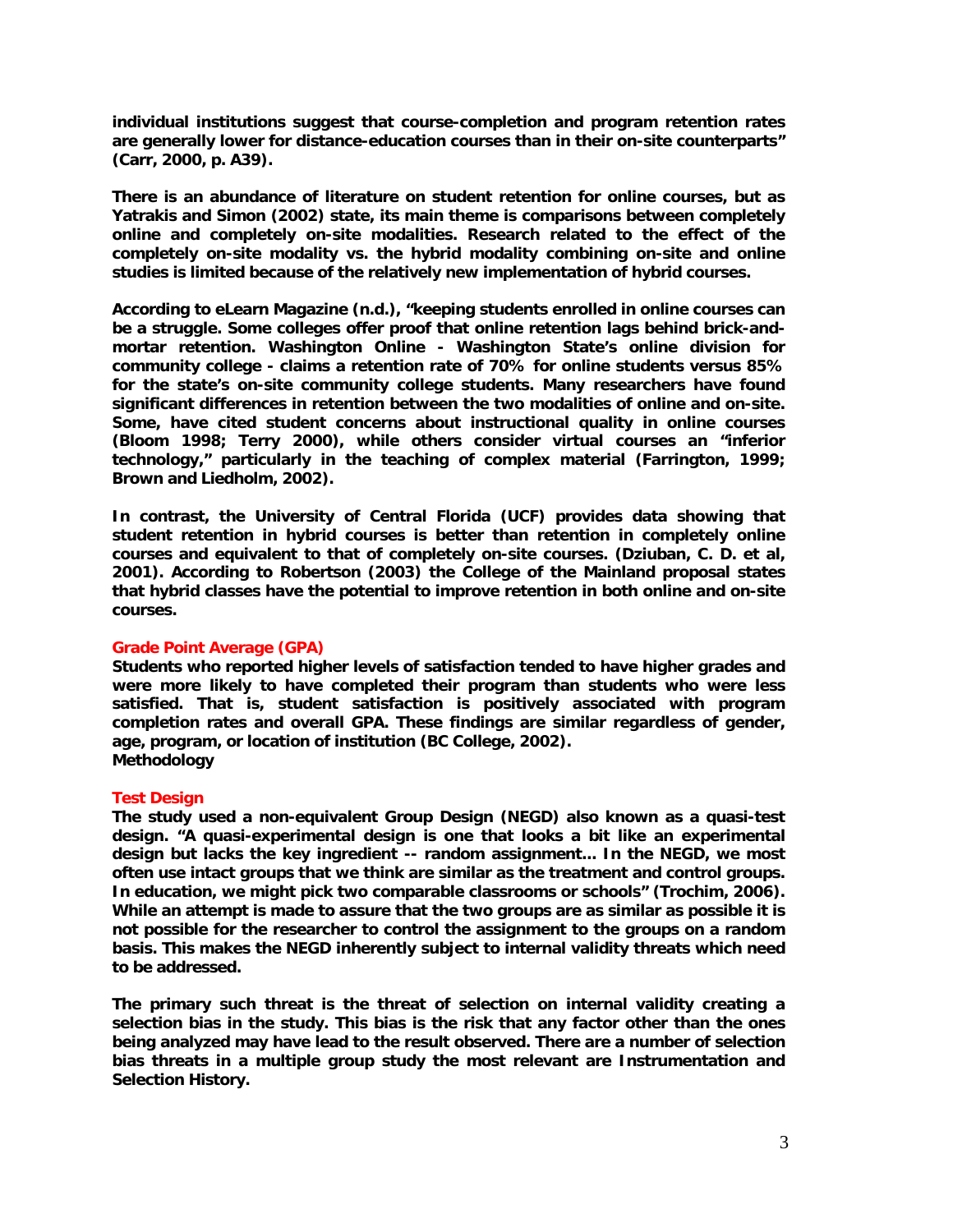**The key to addressing these validity issues is to assure that the groups are as equivalent as they can be made given the nature of the environment and that the methodology is applied in a consistent manner. The validity issues were mitigated as follows in this study. Random selection of survey participants (students) was made in each group so that there was no bias as to the prior history or accomplishments of the students. All students were students were dedicated members of a given group or course modality for the duration of their program so there is no issue related to a student being a member of both sample groups. Sampling a large number of students, spread across a wide variety of classes in each modality and using a single survey instrument for all students also mitigated the internal validity issues.** 

#### **Survey**

**The sample in this study consisted of undergraduate and graduate students enrolled at two campuses of a regionally accredited university. The analysis studied the differences, if any, between hybrid course students and traditional on-site course students regarding their grade point average (GPA), satisfaction, and retention. In all cases, students were dedicated to a given modality for the duration of their program.** 

**The sample data was collected by asking students to fill out a survey questionnaire. The respondents were informed of the purpose of the research, which was selfadministered. In addition, they were informed that after filling out the questionnaire, they would be asked to not discuss their responses with other participants to avoid the risk of biased information. All non-specific survey questions were written so that the answers would fit appropriately into a standard (1-5 point scale) Likert Scale for analysis. The survey instrument was designed with a wide range of questions to allow for a variety of analyses. The questions listed below are those which were relevant to the study presented in this paper.** 

#### **Satisfaction**

**The following questions were asked in the satisfaction portion of the administered survey questionnaire:** 

- ¾ **Are the class sizes adequate?**
- ¾ **Are student services staff helpful and courteous?**
- ¾ **Are your professors knowledgeable about the class subjects?**
- ¾ **Is the university Website easily navigated?**
- ¾ **How would you rate your overall educational experience at this university?**

#### **Retention**

**Retention level was measured to answer the question of whether there was a statistically significant difference in retention between hybrid and on-site students. The following questions in the survey questionnaire were designed to address the retention issue:** 

- ¾ **Would you consider continuing your education at this university?**
- ¾ **Approximately how long have you been a student at this university?**
- ¾ **How many classes have you taken at this university?**
- ¾ **Do you feel that the quality of education at this university is high?**
- ¾ **Would you recommend that other students pursue their education at this university?**
- ¾ **Do you consider the university to be helpful in networking with peers that will assist in your future professional endeavors?**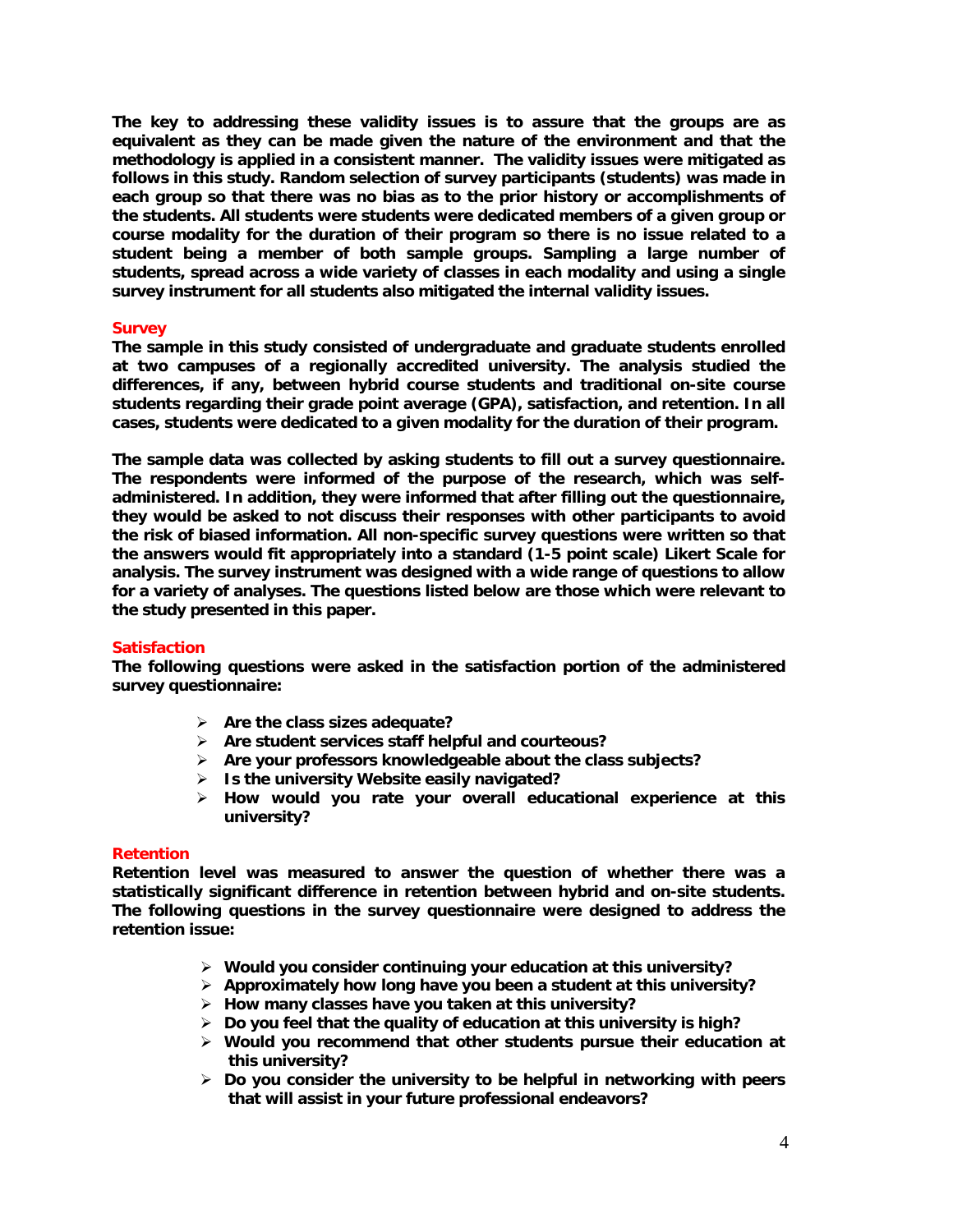#### **GPA**

**The following questions were asked in the GPA portion of the administered survey questionnaire:** 

## **What is your overall GPA at this time?**

**It should be noted that the possiblity exists that some students did not provide a correct answer to this question. For purposes of this study it was assumed that the students were in fact providing accurate information, especially since they were assured of confidentiality and anonymity by the research team. In any event, the large sample size involved in calculating the mean value would tend to mitigate this issue.** 

## **Participants**

**In order to study these factors, responses from students were collected and tabulated from a sample of 164 students in 110 courses who chose to enroll in courses that were available either on-site or hybrid formats. The sample consisted of 95 female students (58%) and 69 male students (42%) with the following ethnicity breakdown: 65 African American students (40%), five Asian students (3%), 30 Caucasian/White students (18%), 61 Hispanic/Latino students (37%) and three Native Hawaiian/Pacific Islander students (2%). Out of 164 students, 95 were attending on-site classes and 69 students were attending hybrid courses. All students within the two groups answered the three sets of questions required to measure satisfaction, retention and GPA. The response rate was 100% for the satisfaction and retention measurements. Only two students did not answer the GPA question (98.7% response rate).** 

**Students' GPAs were also tabulated for the two student groups. Analysis of Variance (ANOVA)and t-test for differences in the means were used as appropriate to determine whether the on-site and the hybrid groups differed significantly in satisfaction, retention, and GPA.** 

## **RESULTS**

| <b>Groups</b>       | Satisfaction | <b>Retention</b> | <b>GPA</b> |
|---------------------|--------------|------------------|------------|
| <b>Hybrid</b>       | 3.91         | 3.67             | 3.74       |
| On-site             | 3.75         | 3.79             | 3.77       |
| <b>Column Means</b> | 3.83         | 3.73             | 3.76       |

**Table: 1. Mean Satisfaction and Retention Scores of Hybrid and On-site student groups:** 

**From Table 1, we find that on an initial visual examination, there appears to be no significant difference in satisfaction, retention or GPA between the two groups. The detailed statistical analysis to confirm this initial finding follows later in the paper.** 

## **Satisfaction**

**A test of hypothesis using a one-way ANOVA was conducted. That is, only the factors related to satisfaction were considered. Under this condition, the variation was either due to the treatments or it was random. The null hypothesis for comparing the mean levels of satisfaction was that the mean values were equal for both modalities. Ho: µ1= µ2** 

**Ha: The mean satisfaction levels were not the same.**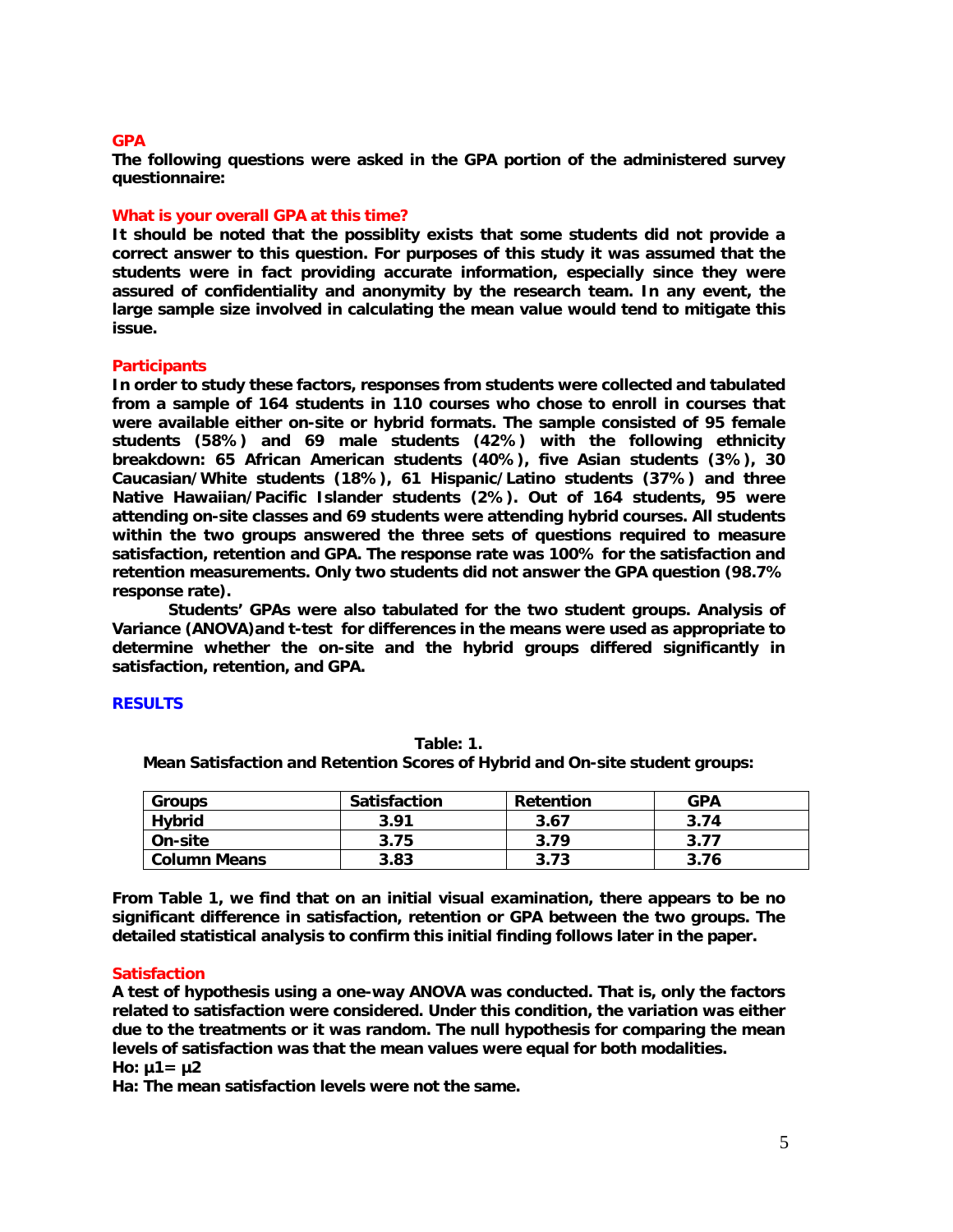| <b>ANOVA</b>        |             |    |           |         |          |
|---------------------|-------------|----|-----------|---------|----------|
| Source of           |             |    |           |         |          |
| Variation           | SS          | df | МS        |         | P-value  |
| Group of            |             |    |           |         |          |
| <b>Students</b>     | 0.024012367 |    | 0.0406667 | 3.60219 | 0.174512 |
| Level of            |             |    |           |         |          |
| <b>Satisfaction</b> | 0.0194      |    | 0.02455   | 0.77801 | 0.360921 |
| <b>Error</b>        | 0.01234333  |    | 0.00      |         |          |
|                     |             |    |           |         |          |
| <b>Total</b>        | 0.0392      | 3  |           |         |          |

# **Retention**

**A test of hypothesis was conducted to determine whether the mean of the two student groups differ to a statistically significant degree.** 

**Table 8 shows the scores of the means of the three levels of retention by the two students groups. The null and alternate hypotheses were stated:** 

- **1.** Ho: The mean retention levels were the same  $(\mu 1 = \mu 2 = \mu 3)$ .  **Ha: The mean retention levels were not the same.**
- **2. Ho: The mean of retention levels of the Hybrid and on-site student groups**  were the same  $(\mu1 = \mu2)$ . **Ha: The mean of retention levels the Hybrid and on-site student groups were not the same.**

|               | Level One --<br><b>Three Classes</b> | Level Two --<br><b>Ten Classes</b> | Level Three --<br>Completing |
|---------------|--------------------------------------|------------------------------------|------------------------------|
|               | <b>Completed</b>                     | <b>Completed</b>                   | <b>Final Course</b>          |
| <b>Hybrid</b> | 3.78                                 | 3.74                               | 3.54                         |
| On-site       | 3.77                                 | 3.90                               | 3.77                         |

# **Table: 2. Levels of retention scores by the two groups of students:**

**A two-factor ANOVA was calculated using a .05 significance level (Table 3). The null hypotheses of the mean values of the three retention levels and the two student groups was accepted.** 

> **Table: 3 Two-Way ANOVA results between the two groups of students and the three levels of retention:**

| <b>ANOVA:</b>      | Two- |
|--------------------|------|
| Factor             |      |
| Without            |      |
| <b>Replication</b> |      |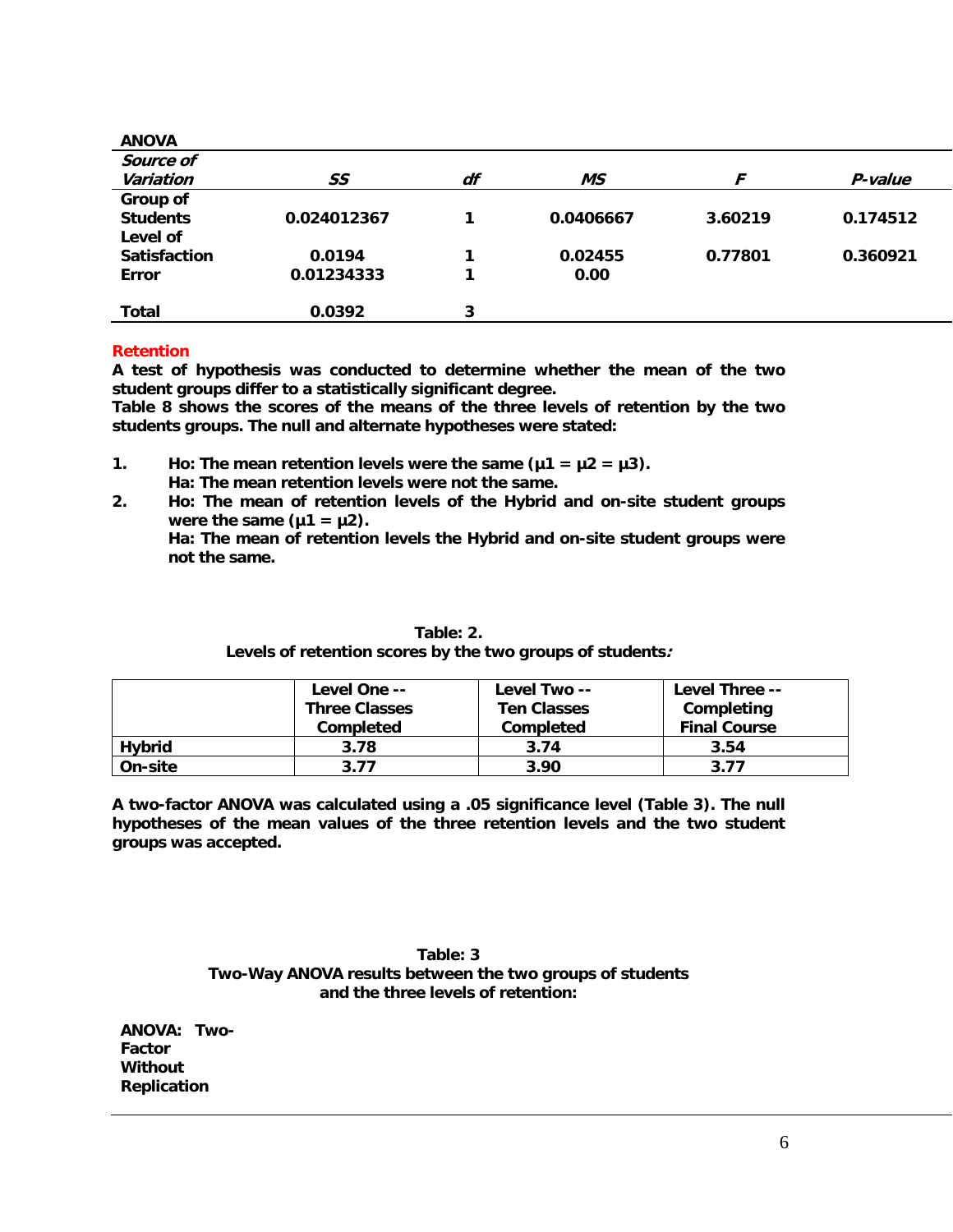| <b>SUMMARY</b>        | Count | Sum   | Average    | Variance   |
|-----------------------|-------|-------|------------|------------|
| <b>Hybrid</b>         | 3     | 11.06 | 3.68666667 | 0.01653333 |
| On-site               | 3     | 11.44 | 3.81333333 | 0.00       |
| Level One<br>Level    | 2     | 7.55  | 3.775      | 5E-05      |
| Two                   | 2     | 7.64  | 3.82       | 0.0128     |
| Level<br><b>Three</b> | 2     | 7.31  | 3.655      | 0.02645    |

| <b>ANOVA</b>     |           |              |            |            |           |          |
|------------------|-----------|--------------|------------|------------|-----------|----------|
| Source of        |           |              |            |            |           |          |
| Variation        | SS        | df           | <b>MS</b>  | F          | P-value   | F crit   |
| Group of         |           |              |            |            |           |          |
| <b>Students</b>  | 0.0240666 |              | 0.02406667 | 3.15973742 | 0.0217451 | 18.51282 |
| Levels of        |           |              |            |            |           |          |
| <b>Retention</b> | 0.0291    | $\mathbf{2}$ | 0.01455    | 1.91028446 | 0.0343609 | 19       |
| <b>Error</b>     | 0.0152333 | $\mathbf{2}$ | 0.00       |            |           |          |
|                  |           |              |            |            |           |          |
| Total            | 0.0684    | 5            |            |            |           |          |
|                  |           |              |            |            |           |          |

**It can be concluded, based on the sample results that there is no difference in the three levels of retention and the two groups of students. The F values for both variables were greater than the critical F values. The p-value for the null hypothesis regarding the groups of students was 0.217 and .343 for the levels of retention. These p-values confirm the hypothesis that the null hypotheses for the two groups of students and the three levels of retention should be retained.** 

## **GPA**

**The GPA scores are shown in Table 10 for the hybrid and on-site groups of students. Results indicate that 96% of the student sample had a GPA of 3.0 or above for both groups of students. This high score further supports the initial conclusion that there is no significant difference in the "GPA level" between the Hybrid and the on-site groups of students. The null hypothesis was that there was no statistically significant difference between the means of the groups.** 

Ho: The mean GPA levels were the same  $(\mu 1 = \mu 2)$ .

 **Ha: The mean retention levels were not the same.** 

**Results of a t-test to compare the mean GPA values fell within the 95% confidence level to support the null hypothesis. The t-score value was 0.452 therefore the null hypothesis could not be rejected.** 

| Table: 4                                            |
|-----------------------------------------------------|
| GPA scores of Hybrid and On-site group of students. |

|             | Ν  | Average<br><b>GPA</b> |
|-------------|----|-----------------------|
| Hybrid      | 87 | 3.74                  |
| On          |    |                       |
| <b>Site</b> | 75 | 3.77                  |

## **CONCLUSIONS**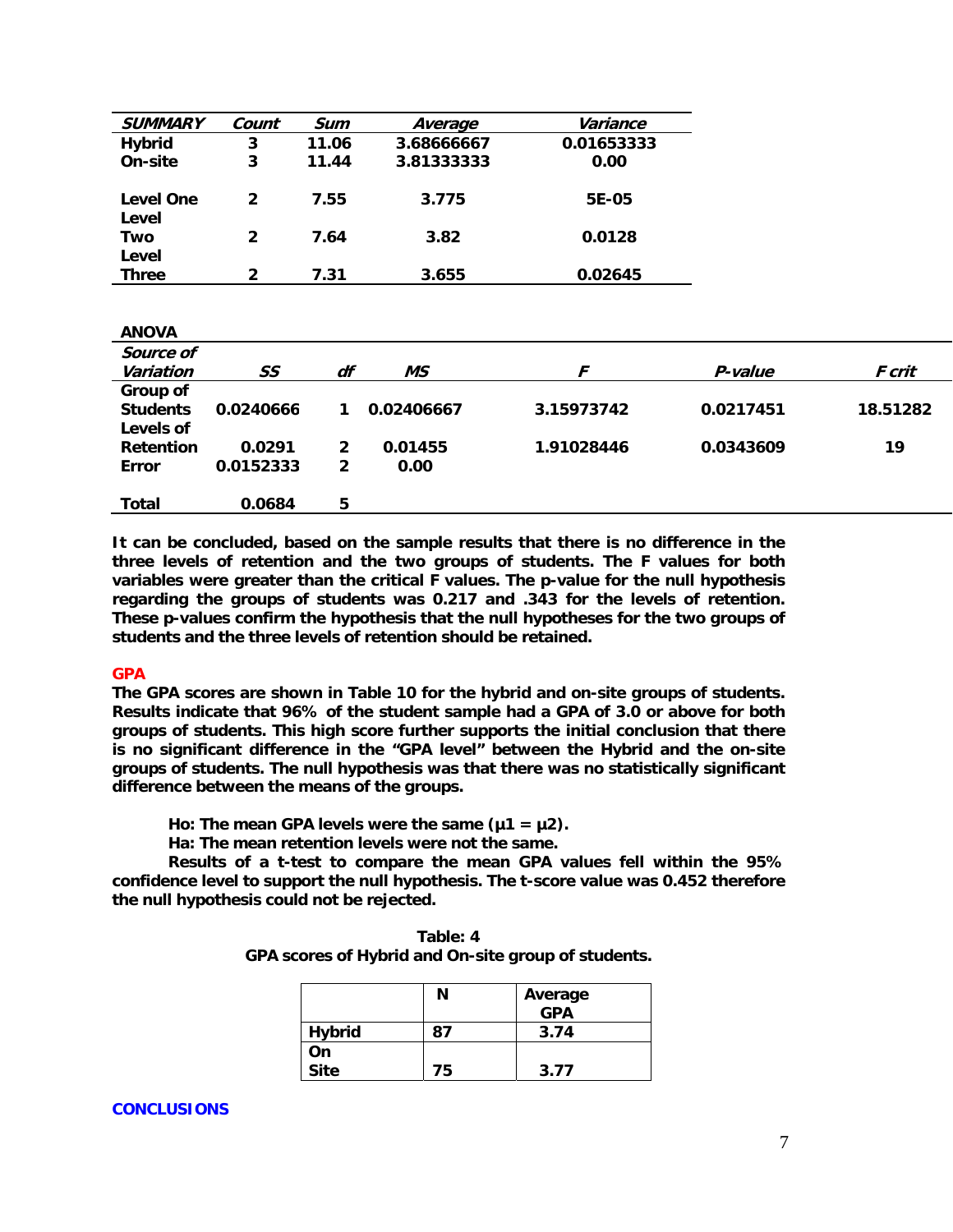**The results of this study suggest that students who choose to enroll in courses in an on-site format have the same rates of satisfaction and enrollment retention as do students that enroll in hybrid courses. This finding is consistent with that of earlier studies that reported different types of learning styles and characteristics of successful hybrid and on-site learners, and suggests that students enrolled in these courses by choice probably possess the attributes likely to make learning a satisfactory and constructive experience. Tabulation of the average GPA score achieved indicates that 90% of the sample population has a GPA of B- or higher. Given this uniformity of scores, it is safe to conclude that, to the degree that these are measured by grades, there seems to be no measurable difference between on-site and hybrid students GPA results. The individual student's choice of instruction mode made no difference in grade outcome. Students enrolled in both forms of instruction seem to do well academically and a decision with regard to persisting on their course of studies is not influenced by their GPA.** 

#### **EXTENDED RESEARCH**

**Additional studies could be done focusing on the question of adult students' motivation to achieve high scores as well as professors' grading methods. Are adult students more motivated? Are professors fair or are they too lenient in their grading? In addition, further research on these issues might expand the analysis to other campuses within the university and other universities, employ narrower or broader measures of student learning, and perhaps focus on specific characteristics of different groups as mentioned above, namely nursing, MBA and undergraduate students. This could possibly contribute to the observed similarities in behavior between the surveyed groups and result.** 

#### **BIODATA and CONTACT ADDRESSESE of AUTHORS**

**Stuart S. GOLD, Ph.D., is an experienced professor teaching both online and face-toface classes. As an adjunct professor he has taught Management and MIS courses in both the United States and the Caribbean during the past several years. Dr. Gold holds a B.A. in Physics and Mathematics from Northeastern Illinois University, M.B.A. from Loyola University of Chicago, and PhD from Northcentral University** 

**Stuart S. Gold, PhD 5729 Live Oak Terrace, Hollywood Fl 33312, USA Phone: 954-983-8790 Email: sgold1@bellsouth.net**

**Avi CARMEL, JD, PhD is a campus chair person for the University of Phoenix serving in the school of Undergraduate Business. He has extensive teaching experience in both the traditional face to face and the online modalities of teaching covering the past 15 years. Dr. Carmel holds a PhD from Nova Southeastern University.** 

#### **REFERENCES**

| Arbaugh, J. B. (2000, December). How Classroom Environment and Student |                   |  |           |    |       |      |
|------------------------------------------------------------------------|-------------------|--|-----------|----|-------|------|
| Engagement Affect Learning in Internet-based MBA Courses. Business     |                   |  |           |    |       |      |
| Communication                                                          | <i>Quarterly,</i> |  | $63(4)$ , | pp | 9-26. | from |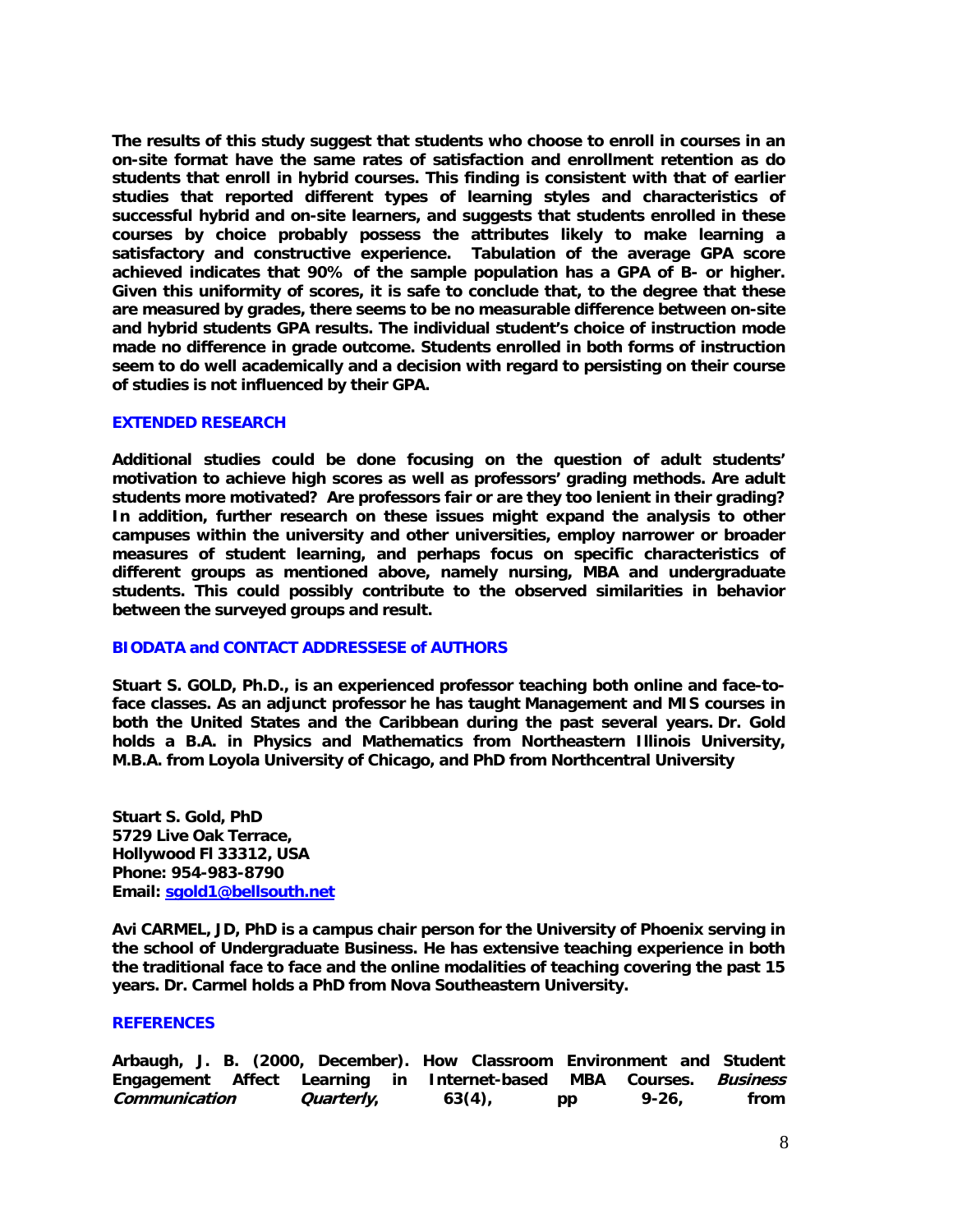**http://www.alnresearch.org/data\_files/articles/full\_text/arbaugh00\_1.pdf Retrieved April 5, 2006.** 

**Bartley, S. J. & Golek, J. (2004). Evaluating the cost effectiveness of online and onsite instruction. from http://www.ifets.info/journals/7\_4/16.pdf. Retrieved April 17, 2005.** 

**BC College. (2002). Understanding student satisfaction. Retrieved May 1, 2005 from http://admin.selkirk.bc.ca/research/documents/issue\_satisfaction%5B1%5D.pdf.** 

**Bloom, David F. (1998). Digital Diploma Mills, part III. The bloom is off the rose. Monograph, November, http://www.vpaa.uillinois.edu/tid/resources/noble.html. Retrieved May 1, 2005.** 

**Brown, Byron W., and Carl Liedholm. (2002). Can Web courses replicate the classroom in principles of microeconomics? American Economic Review. May.** 

**Carmel, A. (2006). Intercultural Conflict. Authorhouse Publishing, Bloomington IN.** 

**Carr, S. (2001). Is anyone making money on distance education? Chronicle of Higher Education, from http://chronicle.com/free/v47/i23/23a0410101.htm. Retrieved May 7, 2005, from** 

**Dziuban, C. D., Hartman, J. L., Moskal, P. D., Sorg, S. E., & Truman-Davis, B. (2001). The payoff for systemic evaluation of university-wide distributed learning. Retrieved October 3, 2004, http://Pegasus.cc.ucf.edu/~rite/Presentations/NLII%202001.ppt**

**eLearn Magazine (n.d.). What makes students stay? Retrieved April 11, 2006 from http://www.elearnmag.org/subpage.cfm?section=articles&article=22-1**

**Fallah, M.H.& Ubell, R. (2000). Blind scores in a graduate test: conventional compared with web-based outcomes. ALN Magazine, 4(2).** 

**Farrington, Gregory C. (1999). The new technologies and the future of residential undergraduate education.** 

**Gold, S. S. (2004). An analysis of the relationship between software facilitated communication and student outcomes in online education. Dissertaton Abstracts International. (UMI No. 3118091)** 

**Haythornthwaite, Caroline, Michelle M. Kazmer, and Jennifer Robins (2000). Community development among distance learners: Temporal and technological dimensions. Journal of Computer-Mediated Communication, September.** 

**Robertson, J. (2003). COM to implement new hybrid courses. A Student Publication at College of the Mainland. Retrieved on May 1, 2005, from http://64.233.179.104/search?q=cache:uh9kbZ-**

**5dHsJ:www.com.edu/intercom/nov2003/news.cfm%3Fnewsid%3D28+retention+h ybrid+classes&hl=en&ie=UTF-8.** 

**Russell, T. (2001). The "No Significant Difference Phenomenon". Retrieved July 23, 2004, from http://teleeducation.nb.ca/nosignificantdifference**